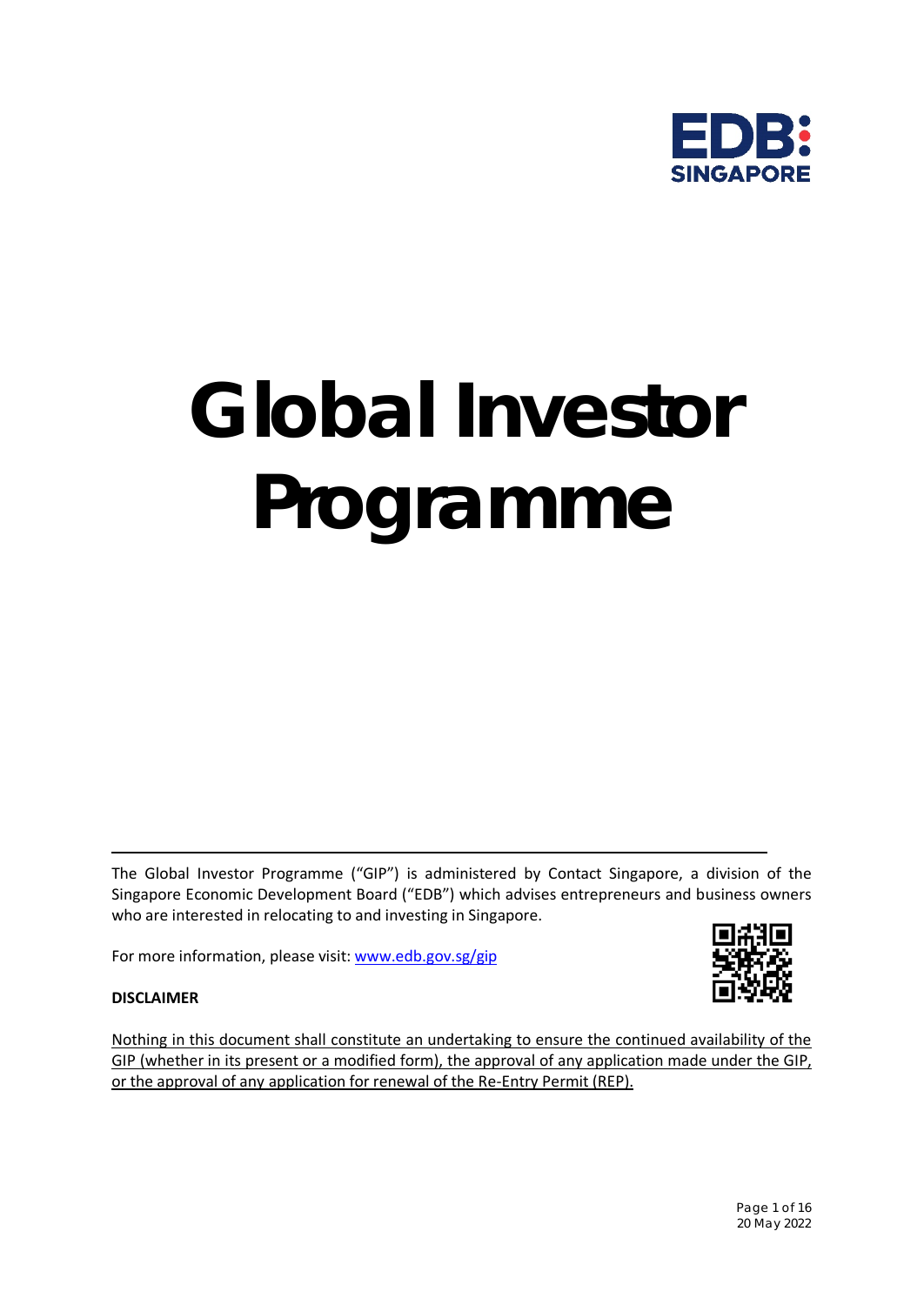# **CONTENTS**

| 4. |  |
|----|--|
|    |  |
| 6. |  |
|    |  |
|    |  |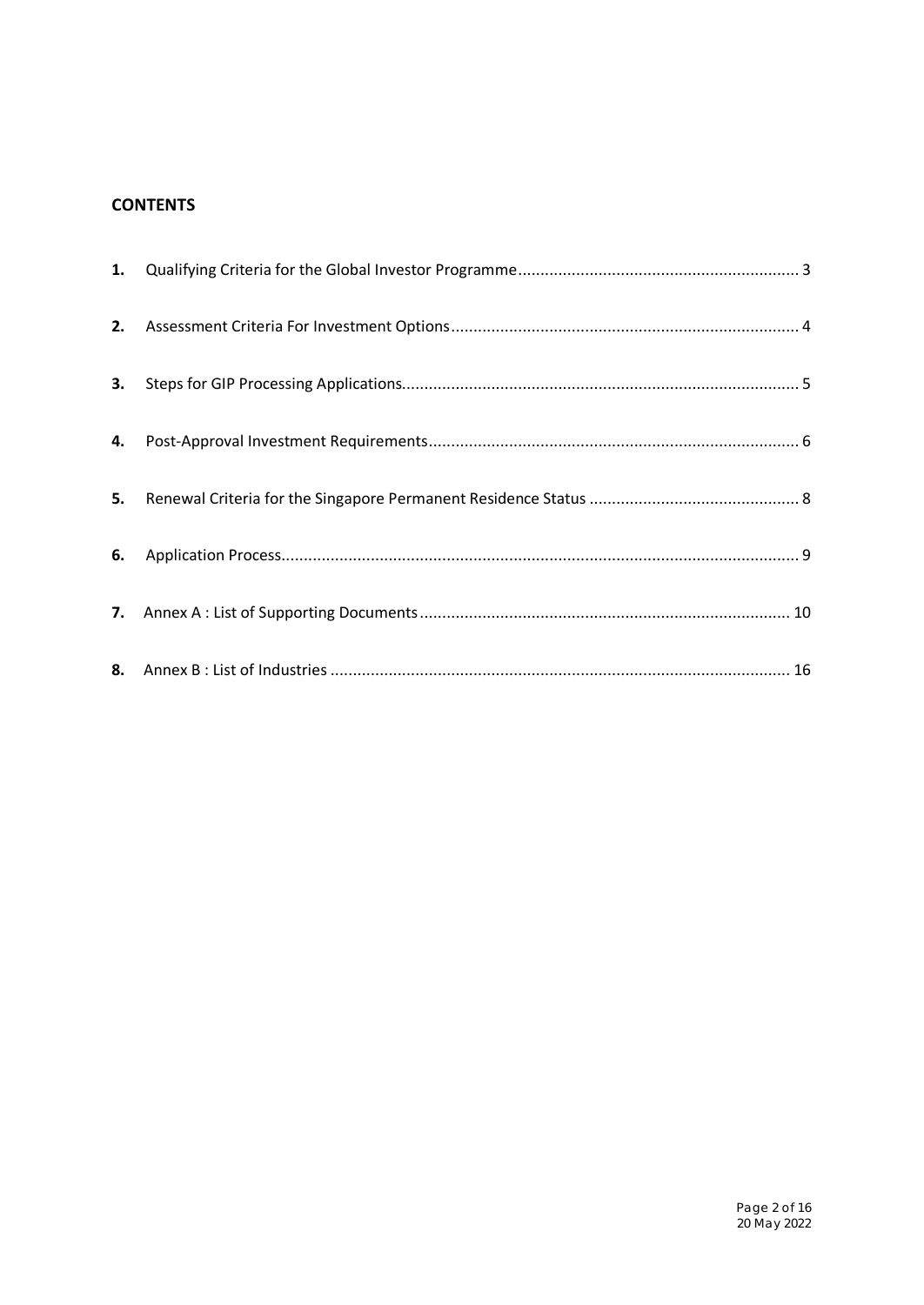## <span id="page-2-3"></span><span id="page-2-2"></span><span id="page-2-1"></span>**1. QUALIFYING CRITERIA FOR THE GLOBAL INVESTOR PROGRAMME (GIP)**

As an investor who is interested in starting a business or investing in Singapore, you may apply for the Singapore Permanent Residence status (PR) through the Global Investor Programme (GIP). You are eligible to apply if you meet the following **qualifying criteria:**

| <b>Profile</b>      | <b>Established Business Owners</b>                                                                                                                                                                                                                                                                                                                                                                                                    | <b>Next Generation Business Owners</b>                                                                                                                                                                                                                                                                                                                                                                                                               | <b>Founders of Fast Growth Companies</b>                                                                                                                                                                                                                                                                                                                                | <b>Family Office Principals</b>                                                                                                                                                                                                                                                                                                                                                                                                                                              |
|---------------------|---------------------------------------------------------------------------------------------------------------------------------------------------------------------------------------------------------------------------------------------------------------------------------------------------------------------------------------------------------------------------------------------------------------------------------------|------------------------------------------------------------------------------------------------------------------------------------------------------------------------------------------------------------------------------------------------------------------------------------------------------------------------------------------------------------------------------------------------------------------------------------------------------|-------------------------------------------------------------------------------------------------------------------------------------------------------------------------------------------------------------------------------------------------------------------------------------------------------------------------------------------------------------------------|------------------------------------------------------------------------------------------------------------------------------------------------------------------------------------------------------------------------------------------------------------------------------------------------------------------------------------------------------------------------------------------------------------------------------------------------------------------------------|
| To qualify          | You must possess at least 3<br>a)<br>years of entrepreneurial and<br>business track record;<br>You should currently be running<br>b)<br>a company $1$ with an annual<br>turnover of at least S\$200<br>million in the year immediately<br>preceding your application, and<br>at least S\$200 million per<br>annum on average for the three<br>years immediately preceding<br>your application;<br>If your company is privately-<br>C) | Your immediate family should<br>a)<br>have at least 30% shareholding<br>or is the largest shareholder in<br>the company you use to qualify;<br>This company's annual turnover<br>$\mathsf{b}$<br>must be at least S\$500 million in<br>the year immediately preceding<br>your application, and at least<br>S\$500 million per annum on<br>average for the three years<br>immediately preceding your<br>application;<br>You must be part of the<br>C) | You must be a founder and one<br>a)<br>of the<br>largest individual<br>shareholders of a company with<br>a valuation of at least S\$500<br>million;<br>Your company must be invested<br>b)<br>into by reputable Venture<br>Capital /Private Equity firms;<br><b>AND</b><br>Your company must be engaged<br>C)<br>in one or more of the industries<br>listed in Annex B. | You must possess at least 5<br>a)<br>0f<br>entrepreneurial,<br>vears<br>or management<br>investment<br>track record; AND<br>You must have net investible<br>b)<br>assets of at least S\$200 million.<br>(NB: Net Investible Assets include all<br>financial assets, such as bank deposits,<br>capital market products, collective<br>investment schemes, premiums paid in<br>respect of life insurance policies and<br>other investment products, excluding<br>real estate.) |
|                     | held <sup>2</sup> , you should have at least<br>30% shareholding<br>in the<br>company; AND<br>Your company must be engaged<br>d)<br>in one or more of the industries<br>listed in Annex B.                                                                                                                                                                                                                                            | management team of<br>the<br>company (e.g. C-suite / Board of<br>Directors); AND<br>Your company must be engaged<br>d)<br>in one or more of the industries<br>listed in Annex B.                                                                                                                                                                                                                                                                     |                                                                                                                                                                                                                                                                                                                                                                         |                                                                                                                                                                                                                                                                                                                                                                                                                                                                              |
| #Investment Options |                                                                                                                                                                                                                                                                                                                                                                                                                                       | Option A or B or C                                                                                                                                                                                                                                                                                                                                                                                                                                   |                                                                                                                                                                                                                                                                                                                                                                         | Option C                                                                                                                                                                                                                                                                                                                                                                                                                                                                     |

#### <span id="page-2-0"></span>**#Investment Options**

**Option A: Invest S\$2.5 million in a new business entity or in the expansion of an existing business operation.**

**Option B: Invest S\$2.5 million in a GIP fund[3](#page-2-3) that invests in Singapore-based companies.**

**Option C: Invest S\$2.5 million in a new or existing Singapore-based single family office having Assets-Under-Management (AUM\*) of at least S\$200 million.**

*<sup>1</sup> You may also consolidate up to 2 of your businesses, all of which must only be engaged in one or more of the industries listed in Annex B, to meet the minimum turnover criteria*

*<sup>2</sup> If your company is publicly listed, you must be one of the largest individual shareholders.* 

<sup>&</sup>lt;sup>3</sup> Please download the updated list of GIP funds from EDB's website at [www.edb.gov.sg/gip](http://www.edb.gov.sg/gip)

*<sup>\*</sup> Offshore assets can be qualified as part of the AUM requirement, provided at least S\$50 million investible AUM has been transferred into and held in Singapore*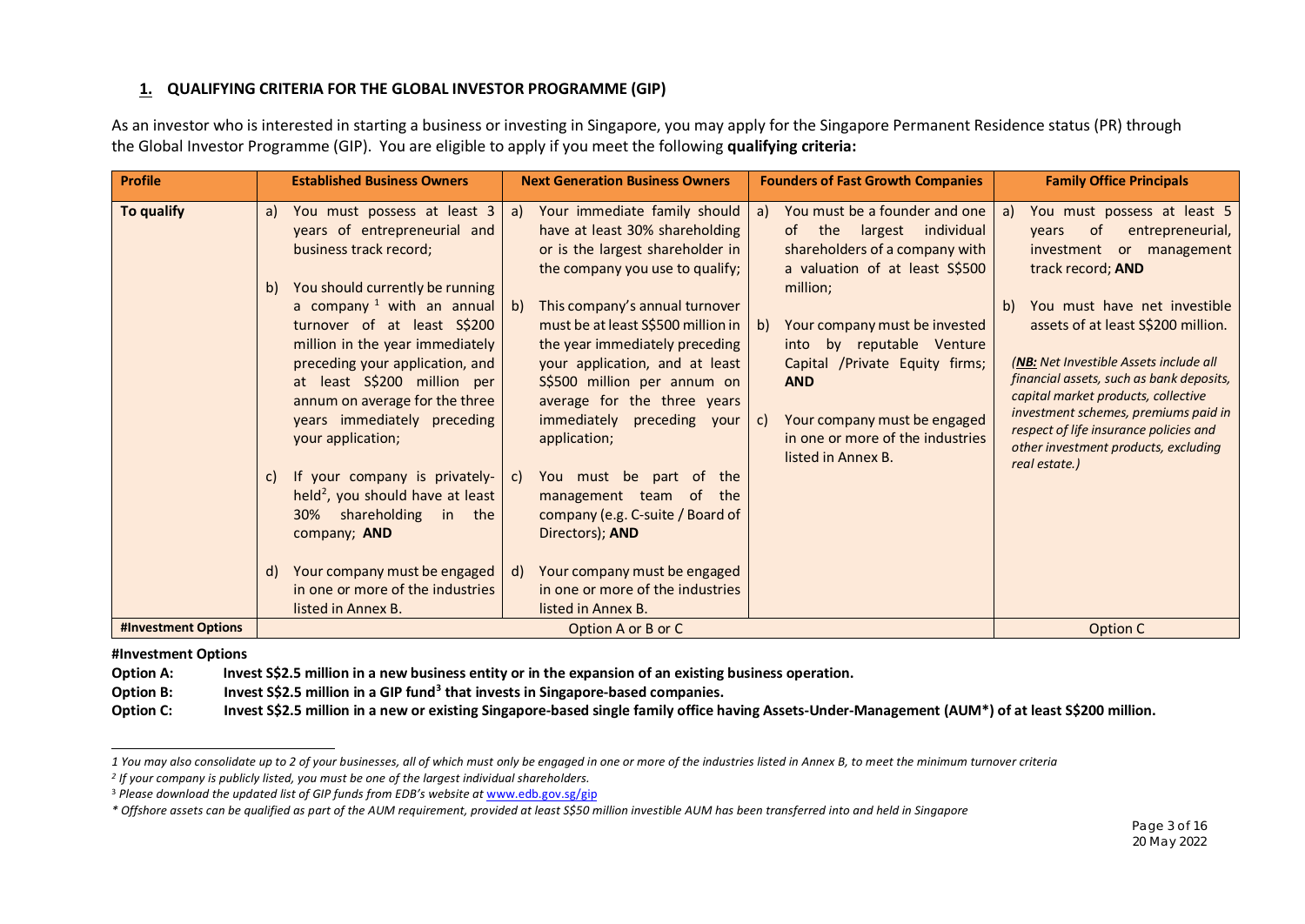## <span id="page-3-0"></span>**2. ASSESSMENT CRITERIA[4](#page-3-1) FOR INVESTMENT OPTIONS**

| <b>Option A</b> | Invest S\$2.5 million in a new business entity or in the expansion of an existing<br>business operation.                                                                                                                                                                                                                                                                                                 |
|-----------------|----------------------------------------------------------------------------------------------------------------------------------------------------------------------------------------------------------------------------------------------------------------------------------------------------------------------------------------------------------------------------------------------------------|
|                 | Applicants who apply for Option A must submit a detailed 5-year business or                                                                                                                                                                                                                                                                                                                              |
|                 | investment plan with projected employment, expenditure and financial<br>projections that will incur in the Option A company (as outlined in Form B of<br>the GIP Application Form). The business plan will be assessed based on its<br>feasibility, your role in growing the Option A company, the business activities<br>and the creation of local jobs; and                                            |
|                 | You should have at least 30% shareholding in the Option A company and must<br>$\bullet$<br>be part of the management team of the company (e.g. C-suite / Board of<br>Directors); and                                                                                                                                                                                                                     |
|                 | Your Option A company must be engaged in one of the industries listed in<br>Annex B.                                                                                                                                                                                                                                                                                                                     |
| <b>Option B</b> | Invest S\$2.5 million in a GIP fund that invests in Singapore-based companies.                                                                                                                                                                                                                                                                                                                           |
|                 | Applicants who apply for Option B will be assessed based on their future<br>business or investment plans in Singapore. This may include specific details on<br>proposed business activities, amount of investment, creation of local jobs, etc.                                                                                                                                                          |
| <b>Option C</b> | Invest S\$2.5 million in a new or existing Singapore-based single family office having<br>Assets-Under-Management (AUM*) of at least S\$200 million.                                                                                                                                                                                                                                                     |
|                 | Applicants who apply for Option C must submit a detailed 5-year business plan<br>with projected employment and annual financial projections (as outlined in<br>Form B of the GIP Application Form). The business plan will be assessed based<br>on your role in your single family office, the functions of your family office,<br>your proposed investment sectors, asset types and geographical focus. |
|                 | * Offshore assets can be qualified as part of the AUM requirement, provided at least<br>S\$50 million investible AUM has been transferred into and held in Singapore.                                                                                                                                                                                                                                    |

<span id="page-3-1"></span>*<sup>4</sup> Applicants will be assessed based on information submitted in their application and shared during their GIP interview.*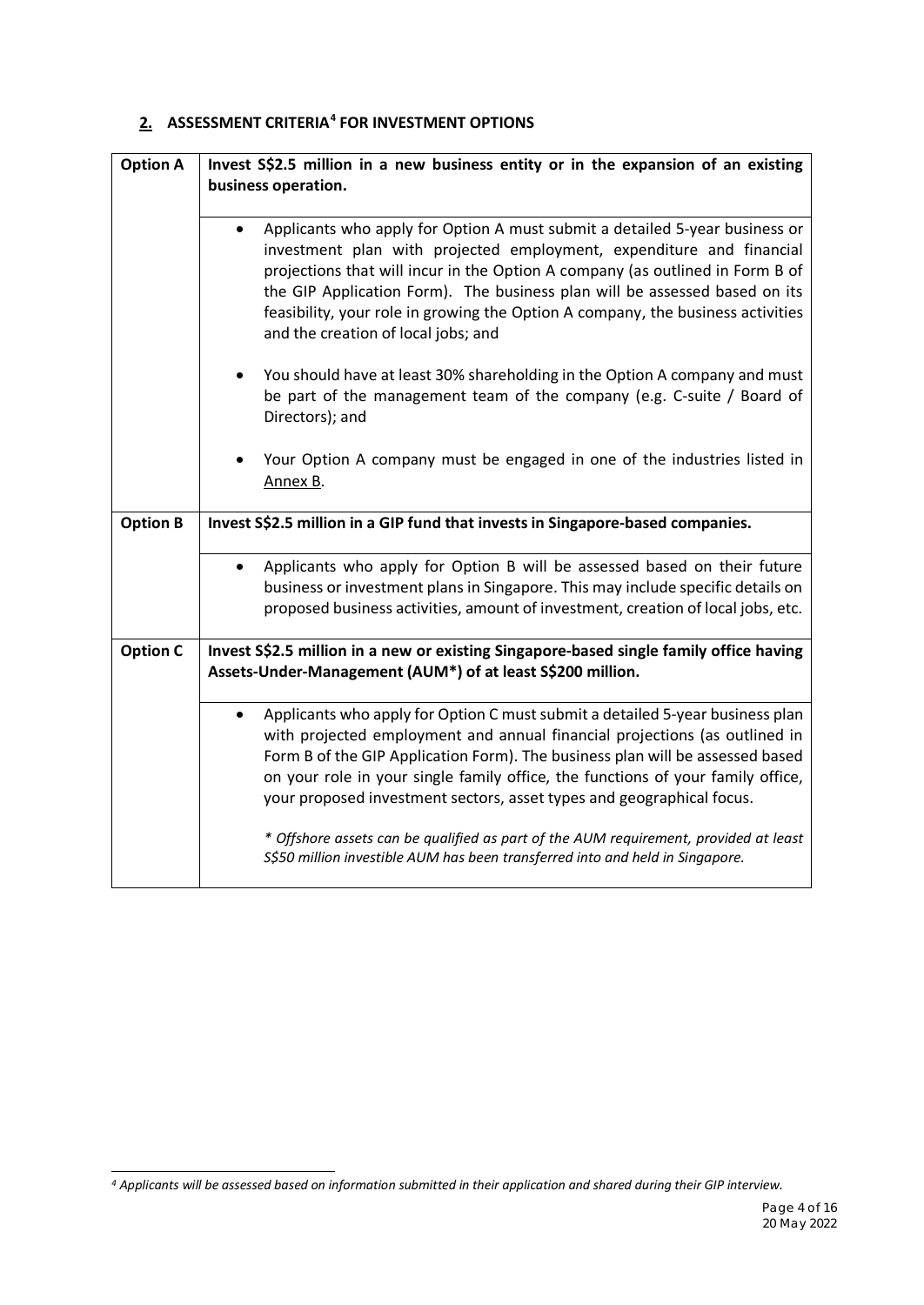<span id="page-4-0"></span>



<span id="page-4-1"></span>*<sup>5</sup> Note: It will take approximately 9-12 months for a GIP Application to be processed. This is subject to complete submission of all required*  supporting documents at the point of application. Your application will also be subject to due diligence checks.<br><sup>6</sup> Your spouse and unmarried children below the age of 21 as at the date of application submission are eligi

<span id="page-4-2"></span>*dependants under your GIP application. Male children who obtain PR by virtue of being your dependant will be liable for National Service. Male dependants whose spouse is the main applicant may be liable to serve National Service. Please visi[t www.cmpb.gov.sg](http://www.cmpb.gov.sg/) for more information on National Service in Singapore. Your parents and unmarried children above the age of 21 years as at the date of application submission are not eligible to be included as dependants under your GIP application. Instead, they can apply for a Long Term Visit Pass (LTVP), which is tied to the validity of your Re-Entry Permit (REP).*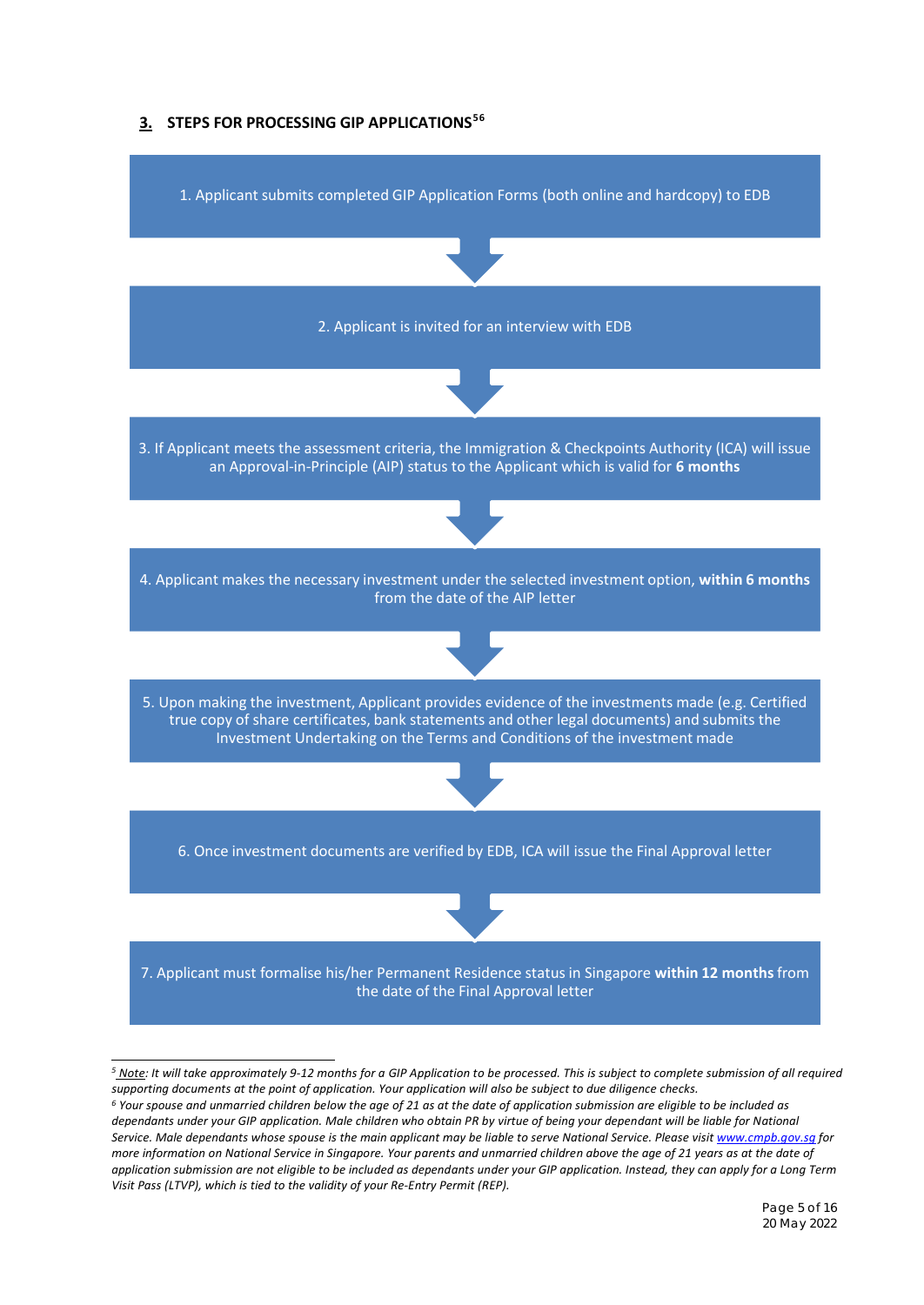## <span id="page-5-0"></span>**4. POST-APPROVAL INVESTMENT REQUIREMENTS**

You will be required to make your investment within the 6-month period of your AIP PR status. The investment quantum of S\$2.5 million (according to the investment option selected) must be made from **your personal bank account in your sole name opened in a Singapore-registered bank in Singapore.**

After making the required investment, you must submit the documentary evidence in hard copy of your investment to EDB. Some of the required documents<sup>[7](#page-5-1)</sup> include:

- i. A certified true copy<sup>[8](#page-5-2)</sup> of investment documents (e.g. ordinary share certificates for Option A and C investments).
- ii. Bank statements/Debit and Credit advices showing that the investment was made from your personal bank account opened in your sole name with a Singapore-registered bank in Singapore.
- iii. Original signed undertaking on the Terms and Conditions of the investment made (the "Investment Undertaking").
- iv. Bank reference letter certifying that your account with the Bank has been satisfactorily conducted. Information in the bank reference letter should include:
	- a. Name
	- b. Passport number
	- c. Account type
	- d. Account number

Please note that:

- o For an Investment Undertaking made in the United Kingdom or in a Commonwealth country, it can be signed in the presence of a notary public, Justice of Peace or other person authorised under the law of that country.
	- If the applicant is in Singapore, the Investment Undertaking must be signed in the presence of an Advocate and Solicitor of the Supreme Court of Singapore or a notary public appointed pursuant to the Notaries Public Act (Cap. 208).
- o For non-Commonwealth countries (e.g. China), the Investment Undertaking must be signed in the presence of an authorised Singapore embassy or consular staff in the non-Commonwealth country.

#### **Additional documents for Option C applicants**

- i. ACRA Bizfile records of your registered family office in Singapore before and after capitalisation.
- ii. Original/latest certified true copy<sup>8</sup>/latest notarised copy of supporting documents to demonstrate the AUM and its ownership of at least S\$200 million in your Singapore registered family office; such documents submitted to be determined by EDB in its sole discretion.

<span id="page-5-1"></span><sup>7</sup> *The list of required documents may be revised depending on the investment option selected. Upon receiving AIP status, applicants will receive an email from EDB to outline the full list of documents required.*

<span id="page-5-2"></span>*<sup>8</sup> Certified true copy of the required documents must be done by an accredited audit firm, or Singapore-based bank, law firm or trust company, subject to EDB's approval.*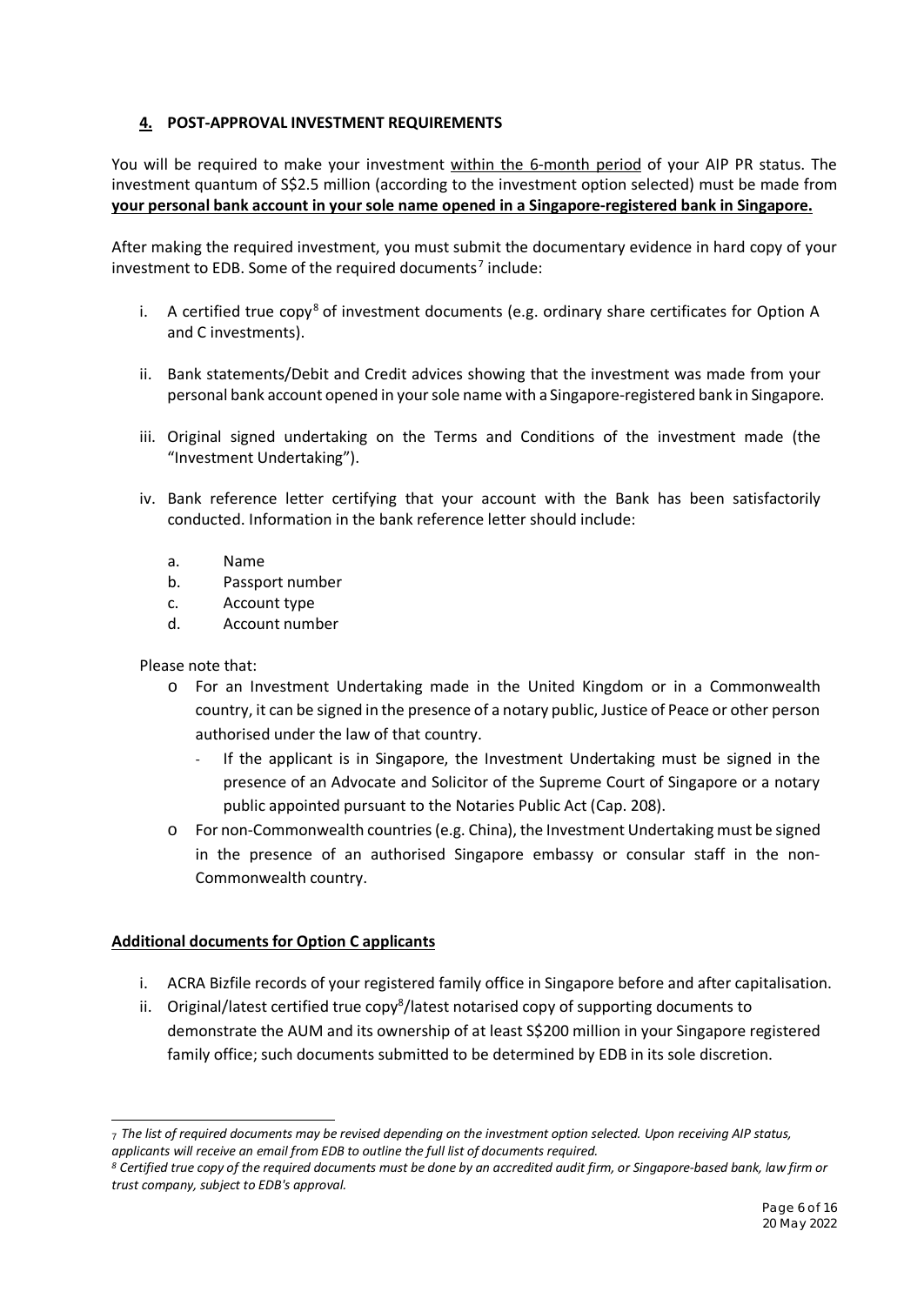iii. For assets parked under separate investment holding company/private trusts, a latest notarised copy of the Investment Management Agreements must be provided to demonstrate that the assets are managed by your family office in Singapore.

## **FORMALISATION OF SINGAPORE PERMANENT RESIDENCE STATUS**

Upon receiving the documentary evidence of your investments and the signed Investment Undertaking, you will be issued a Final Approval of your PR status by the Singapore Immigration and Checkpoints Authority (ICA). You are required to formalise your PR status within 12 months from the date of Final Approval.

## **VALIDITY OF RE-ENTRY PERMIT**

Upon the formalisation of your PR, you will be issued a Re-Entry Permit (REP) that is valid for 5 years. The REP is a permit that allows you to maintain PR status when you are out of Singapore. This REP will be renewed if you meet the Re-Entry Permit Renewal Conditions by the 5th year of your PR status.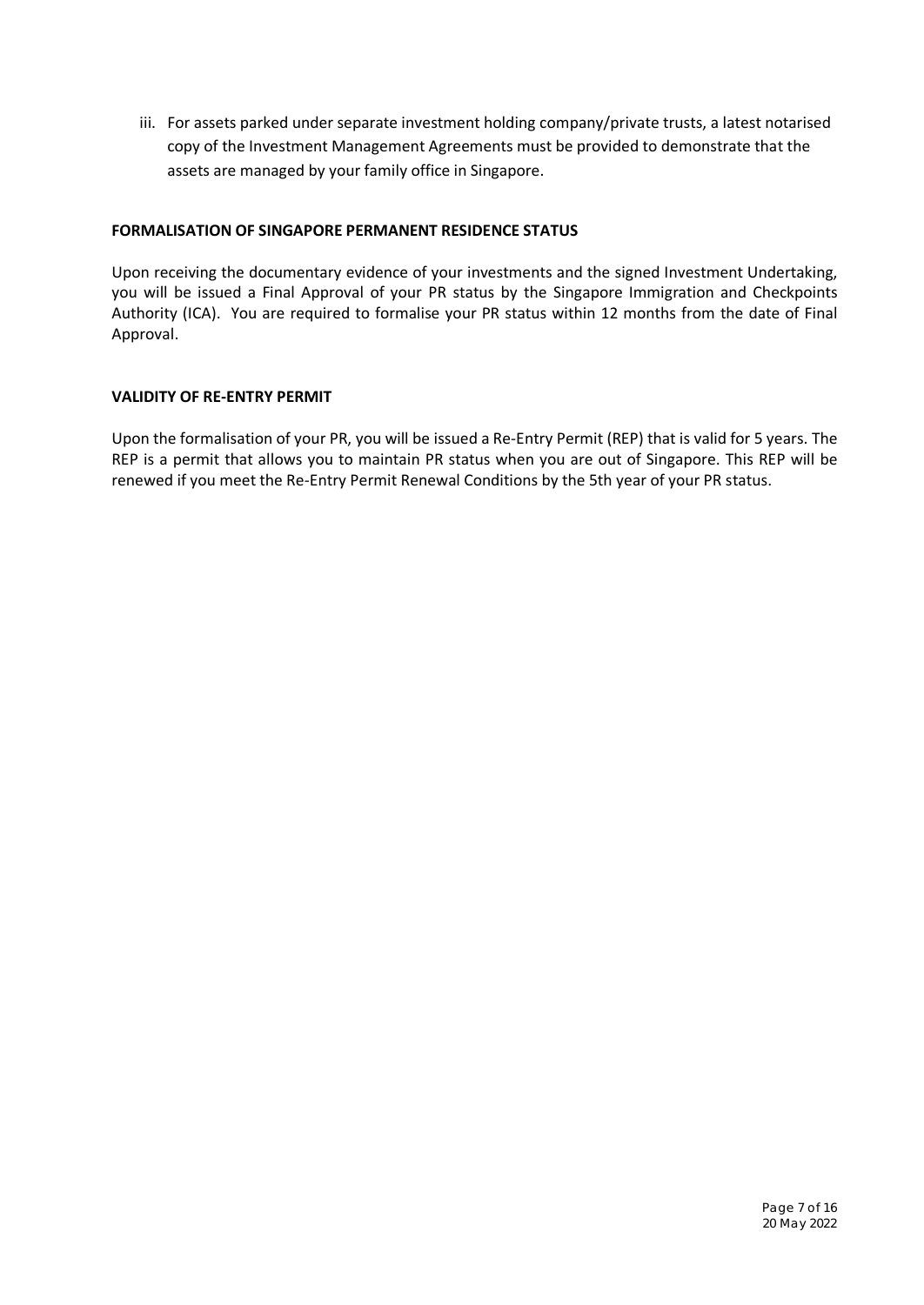#### <span id="page-7-0"></span>**5. RENEWAL CRITERIA FOR THE SINGAPORE PERMANENT RESIDENCE STATUS**

This REP will be renewed if you meet the following conditions by the **5th year** of your PR status.

|      | For a 5-year renewal                                                                                                                                                                                                          |                                                                                                                                                                                                                                      |                                                                                                                                                                                                                                                                                                    |
|------|-------------------------------------------------------------------------------------------------------------------------------------------------------------------------------------------------------------------------------|--------------------------------------------------------------------------------------------------------------------------------------------------------------------------------------------------------------------------------------|----------------------------------------------------------------------------------------------------------------------------------------------------------------------------------------------------------------------------------------------------------------------------------------------------|
|      | <b>Option A applicants</b>                                                                                                                                                                                                    | <b>Option B applicants</b>                                                                                                                                                                                                           | <b>Option Capplicants</b>                                                                                                                                                                                                                                                                          |
|      | fulfilled<br>the<br>You<br>must<br>have<br>conditions<br>under<br>investment<br>Option A of the GIP; AND                                                                                                                      | fulfilled<br>the<br>have<br>You<br>must<br>L.<br>conditions<br>under<br>investment<br>Option B of the GIP; AND                                                                                                                       | have fulfilled<br>the<br>You<br>must<br>L.<br>conditions<br><i>investment</i><br>under<br>Option C of the GIP; AND                                                                                                                                                                                 |
| ii.  | Your Option A <sup>9</sup> company<br>in<br>Singapore must employ at least 10<br>with at least<br>employees<br>- 5<br>Singapore Citizens, and incurs an<br>annual total business expenditure<br>of at least S\$2 million; AND | You have set up a business <sup>9</sup> in<br>ii.<br>Singapore which must employ at<br>least 10 employees with at least 5<br>Singapore Citizens, and incurs an<br>annual total business expenditure<br>of at least S\$2 million; AND | The Family Office <sup>910</sup> in Singapore<br>ii.<br>that you will be investing in must<br>employ at least 10 employees<br>with at least 5 Singapore Citizens<br>and 3 professionals $^{11}$ ; and incurs<br>business<br>annual<br>total<br>an.<br>expenditure of at least S\$2<br>million; AND |
| iii. | You or all your dependants, who<br>PR under your GIP<br>obtained<br>application, must have resided in<br>Singapore for more than half of<br>the time.                                                                         | You or all your dependants, who<br>iii.<br>obtained PR under your<br><b>GIP</b><br>application, must have resided in<br>Singapore for more than half of<br>the time.                                                                 | You or all your dependants, who<br>iii.<br>obtained PR under your GIP<br>application, must have resided in<br>Singapore for more than half of<br>the time.                                                                                                                                         |

|     | For a 3-year renewal                                                                                                                                                                                     |                                                                                                                                                                                                                                     |                                                                                                                                                                                                                                                                                               |
|-----|----------------------------------------------------------------------------------------------------------------------------------------------------------------------------------------------------------|-------------------------------------------------------------------------------------------------------------------------------------------------------------------------------------------------------------------------------------|-----------------------------------------------------------------------------------------------------------------------------------------------------------------------------------------------------------------------------------------------------------------------------------------------|
|     | <b>Option A applicants</b>                                                                                                                                                                               | <b>Option B applicants</b>                                                                                                                                                                                                          | <b>Option Capplicants</b>                                                                                                                                                                                                                                                                     |
| i.  | have fulfilled<br>the<br>You<br>must<br>conditions<br>under<br>investment<br>Option A of the GIP; AND                                                                                                    | have fulfilled<br>i.<br>the<br>You must<br>conditions<br>under<br>investment<br>Option B of the GIP; AND                                                                                                                            | have fulfilled<br>i.<br>the<br>You<br>must<br>conditions<br>under<br>investment<br>Option C of the GIP; AND                                                                                                                                                                                   |
| II. | EITHER $(A)$ or $(B)$                                                                                                                                                                                    | EITHER (A) or (B)<br>ii.                                                                                                                                                                                                            | EITHER $(A)$ or $(B)$<br>ii.                                                                                                                                                                                                                                                                  |
| (A) | Your Option $A^9$ company in<br>Singapore must employ at least<br>10 employees with at least 5<br>Singapore Citizens, and incurs an<br>annual total business expenditure<br>of at least S\$2 million; OR | You have set up a business <sup>9</sup> in<br>(A)<br>Singapore which must employ at<br>least 10 employees with at least 5<br>Singapore Citizens, and incurs an<br>annual total business expenditure<br>of at least S\$2 million; OR | (A) The Family Office <sup>910</sup> in Singapore<br>that you will be investing in must<br>employ at least 10 employees<br>with at least 5 Singapore Citizens<br>and 3 professionals $^{11}$ ; and incurs<br>annual<br>business<br>total<br>an<br>expenditure of at least S\$2<br>million; OR |
|     | (B) You or all your dependants, who<br>obtained PR under your GIP<br>application, must have resided in<br>Singapore for more than half of<br>the time.                                                   | (B) You or all your dependants, who<br>obtained PR under your GIP<br>application, must have resided in<br>Singapore for more than half of<br>the time.                                                                              | You or all your dependants, who<br>(B)<br>obtained PR under your GIP<br>application, must have resided in<br>Singapore for more than half of<br>the time.                                                                                                                                     |

<span id="page-7-1"></span><sup>9</sup> *If you have invested into a new or existing Singapore-based company/Family Office, only incremental numbers for employment and total business expenditure incurred from the date of your investment may be taken into consideration for the purpose of determining the fulfillment of the economic conditions for your REP renewal. This company must be engaged in one of the industries listed in Annex B and your shareholding in the company must be at least 30%.*

<span id="page-7-2"></span><sup>10</sup> *If you have invested directly or indirectly, or through your Family Office in any new or existing companies in Singapore, incremental number of employees incurred by these companies may be taken into consideration for the purpose of determining your fulfillment of the economic conditions for your REP renewal, provided the company is engaged in one of the industries listed in Annex B and your shareholding in the company is at least 30%.*

<span id="page-7-3"></span><sup>11</sup> *The 3 professionals in the family office have to be non-family members, holding advisory roles or board appointments in functions related to legal, tax, or investment.*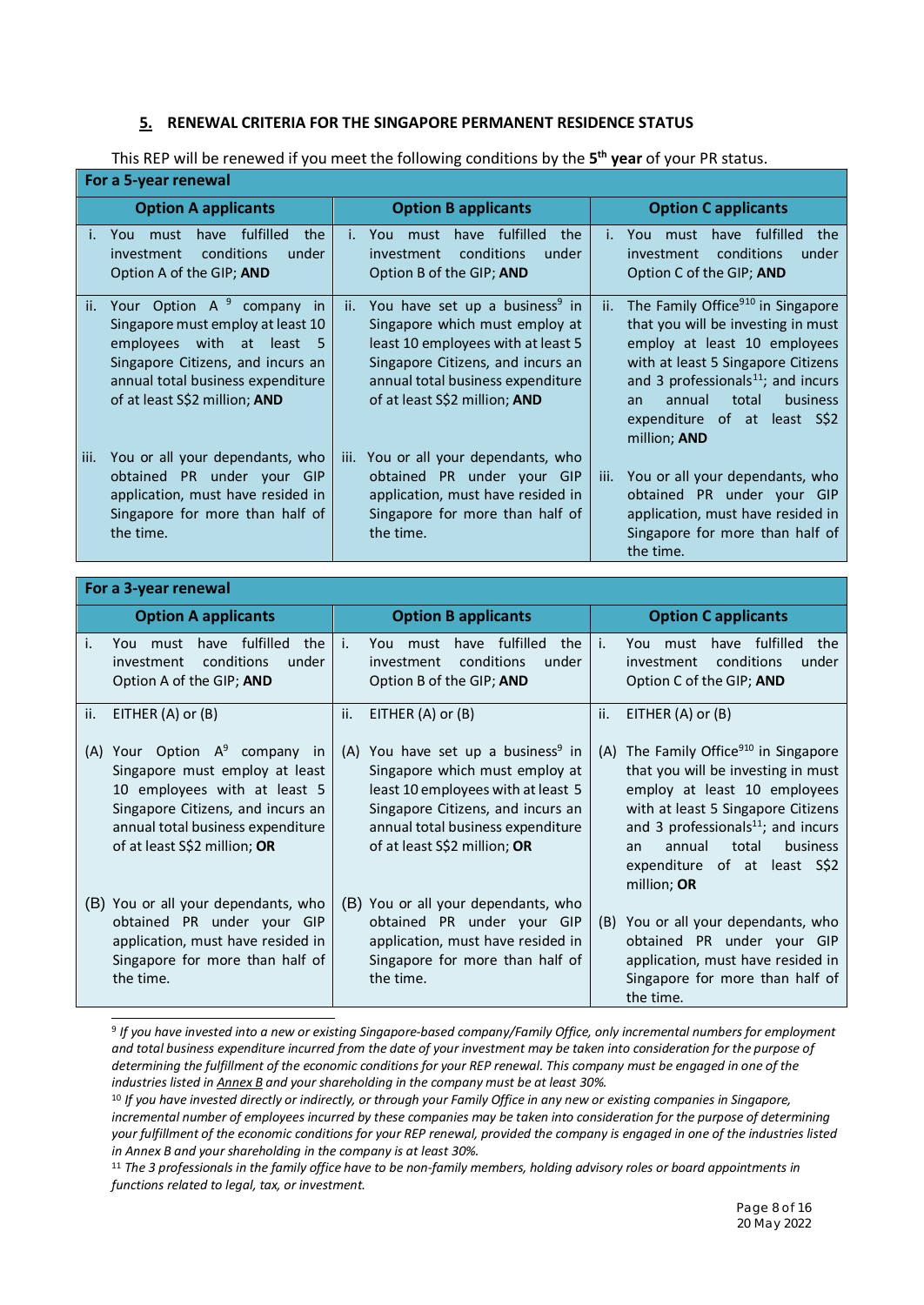#### <span id="page-8-0"></span>**6. APPLICATION PROCESS**

| 01 | <b>Payment of a Non-refundable</b><br><b>Application Fee</b>               | You are required to pay a non-refundable application fee of S\$10,000 before<br>a.<br>submitting the application forms. Any transaction fee must be borne by the<br>applicant and you should take this into account when issuing instructions to<br>your respective financial institutions for the making of this payment. The<br>application submitted will not be processed if the full amount is not received.<br>Please also note that payments in excess of S\$10,000 are not refundable.<br>You should send the sum of S\$10,000 in a single transaction.<br>The application fee is to be credited to the following bank account using only<br>b.<br>telegraphic transfers from overseas, or local interbank transfer.<br><b>Bank account details:</b><br>Receiving Account: Economic Development Board |
|----|----------------------------------------------------------------------------|---------------------------------------------------------------------------------------------------------------------------------------------------------------------------------------------------------------------------------------------------------------------------------------------------------------------------------------------------------------------------------------------------------------------------------------------------------------------------------------------------------------------------------------------------------------------------------------------------------------------------------------------------------------------------------------------------------------------------------------------------------------------------------------------------------------|
|    |                                                                            | Bank Name: DEUTSCHE BANK AG<br>Bank Address: 1 Raffles Quay #15-00 South Tower Singapore 048583<br>Bank Account: 2547701000<br>Bank Code: 7463001<br>Swift Code: DEUTSGSGXXX<br>(Note: All intermediary bank charges should be borne by the sender and<br>should not be deducted from the sum of S\$10,000.)<br>Please include the following information in your transfer:<br>'Application Fee for <applicant's birth="" date="" name;="" of="">, Contact SG'<br/>The application fee is to be credited to the following bank account using only<br/>C.</applicant's>                                                                                                                                                                                                                                         |
|    |                                                                            | telegraphic transfers from overseas, or local interbank transfer. After making<br>the payment, please ensure that you obtain a hard copy of your payment<br>transaction slip for submission with other documents highlighted in "List of<br>Supporting Documents for GIP Application".                                                                                                                                                                                                                                                                                                                                                                                                                                                                                                                        |
| 02 | <b>Download the Application</b><br><b>Forms</b>                            | Please download Application Forms - Form A (Personal Profile), Form B (Proposed<br>Investment Plan) and Form C (Payment Details) from www.edb.gov.sg/gip to<br>complete offline.                                                                                                                                                                                                                                                                                                                                                                                                                                                                                                                                                                                                                              |
| 03 | <b>Upload the Completed</b><br><b>Application Forms</b>                    | After completing the Application Forms (Form A, Form B and Form C), please<br>upload the forms to https://application.sgip.gov.sg/public.                                                                                                                                                                                                                                                                                                                                                                                                                                                                                                                                                                                                                                                                     |
| 04 | <b>Submit the following</b><br>supporting documents in<br>hard copy to EDB | Please refer to Annex A "List of Supporting Documents for GIP Application" for<br>details on the required documents.                                                                                                                                                                                                                                                                                                                                                                                                                                                                                                                                                                                                                                                                                          |

## **Important Note:**

In order to process the GIP application, all the above required supporting documents must be submitted to EDB **within 1 month** from the date of remittance of the application fee. Please mail the documents to:

Singapore Economic Development Board Contact Singapore 250 North Bridge Road #28-00, Raffles City Tower Singapore 179101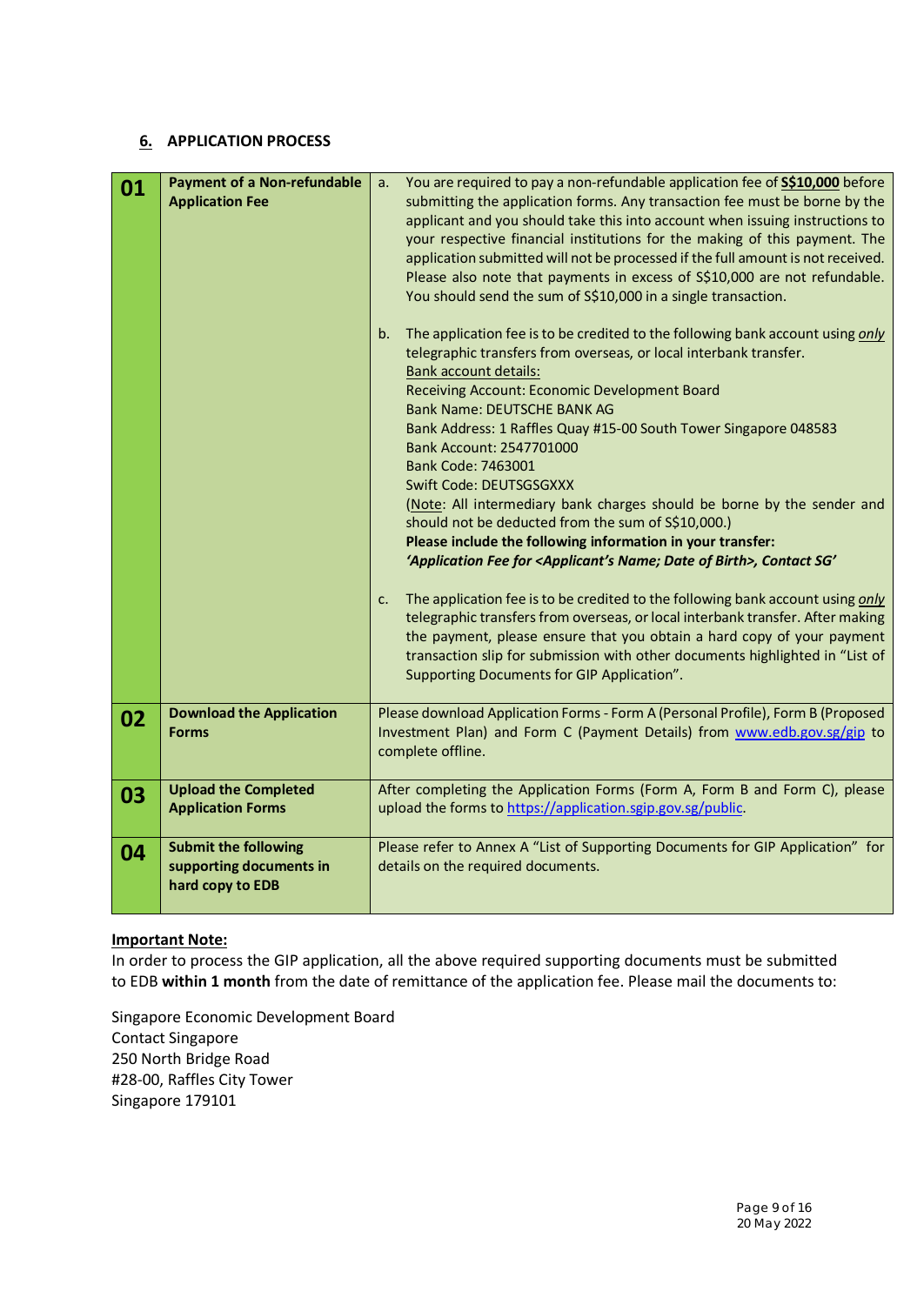## <span id="page-9-0"></span>**ANNEX A : LIST OF SUPPORTING DOCUMENTS FOR GIP APPLICATION**

**Official English translations for documents in foreign language must be provided and notarised by a notary public in Singapore [\(https://legalisation.sal.sg/Directory\)](https://legalisation.sal.sg/Directory) or the country that issued the document. Incomplete and insufficient information/documents may result in non-acceptance of the application.**

- 1. **These declaration documents are to be printed from the E-application form. The original declaration documents must be signed by the applicant.**
	- a. Undertaking\* on the Terms and Conditions of the Global Investor Programme;
	- b. Declaration form for Application of Global Investor Programme in Form A;
	- c. Declaration form for Proposed Investment Plan in Form B;
	- d. Payment details of Application fee in Form C (with hard copy of payment transaction slip attached);
	- e. Statutory Declaration Form\*;
	- \* Please note that:
		- For Statutory Declaration and Undertaking made in the United Kingdom or in a Commonwealth country, it can be signed before a notary public, Justice of Peace or other person authorised under the law of that country to take/receive Statutory Declarations.
			- If the applicant is in Singapore, the Undertaking must be signed in the presence of an Advocate and Solicitor of the Supreme Court of Singapore or a notary public appointed pursuant to the Notaries Public Act (Cap. 208). The Statutory Declaration would need to be signed before a Commissioner of Oaths, Justice of Peace or Judge in Singapore.
		- For non-Commonwealth countries (e.g. China), the Statutory Declaration and Undertaking must be signed in the presence of an authorised Singapore embassy or consular staff in the non-Commonwealth country.
- 2. **A print-out copy of the GIP E-application form submitted online;**
- 3. **Application for an Entry Permit to Enter Singapore – Form 4** [1 original and 1 photocopy required for each applicant included in the application for Permanent Residence. Unmarried children (below 21 years old) can be included in the main applicant's Form 4]. Please download Form 4 from [www.edb.gov.sg/gip;](http://www.edb.gov.sg/gip)

## 4. **Supporting documents for Section I - items 1-10 (where applicable);**

1 original and 1 photocopy are required for each applicant included for Permanent Residence.

#### 5. **Supporting documents for Section II;**

Please refer to the table below for the required supporting documents for your business profile and business plans: -

| <b>Profile</b>                           | <b>Supporting documents</b>   |
|------------------------------------------|-------------------------------|
| <b>Established Business Owners</b>       | Items A1-9 (where applicable) |
| <b>Next Generation Business Owners</b>   | Items B1-9 (where applicable) |
| <b>Founders of Fast Growth Companies</b> | Items C1-8 (where applicable) |
| <b>Family Office Principals</b>          | Items D1-8 (where applicable) |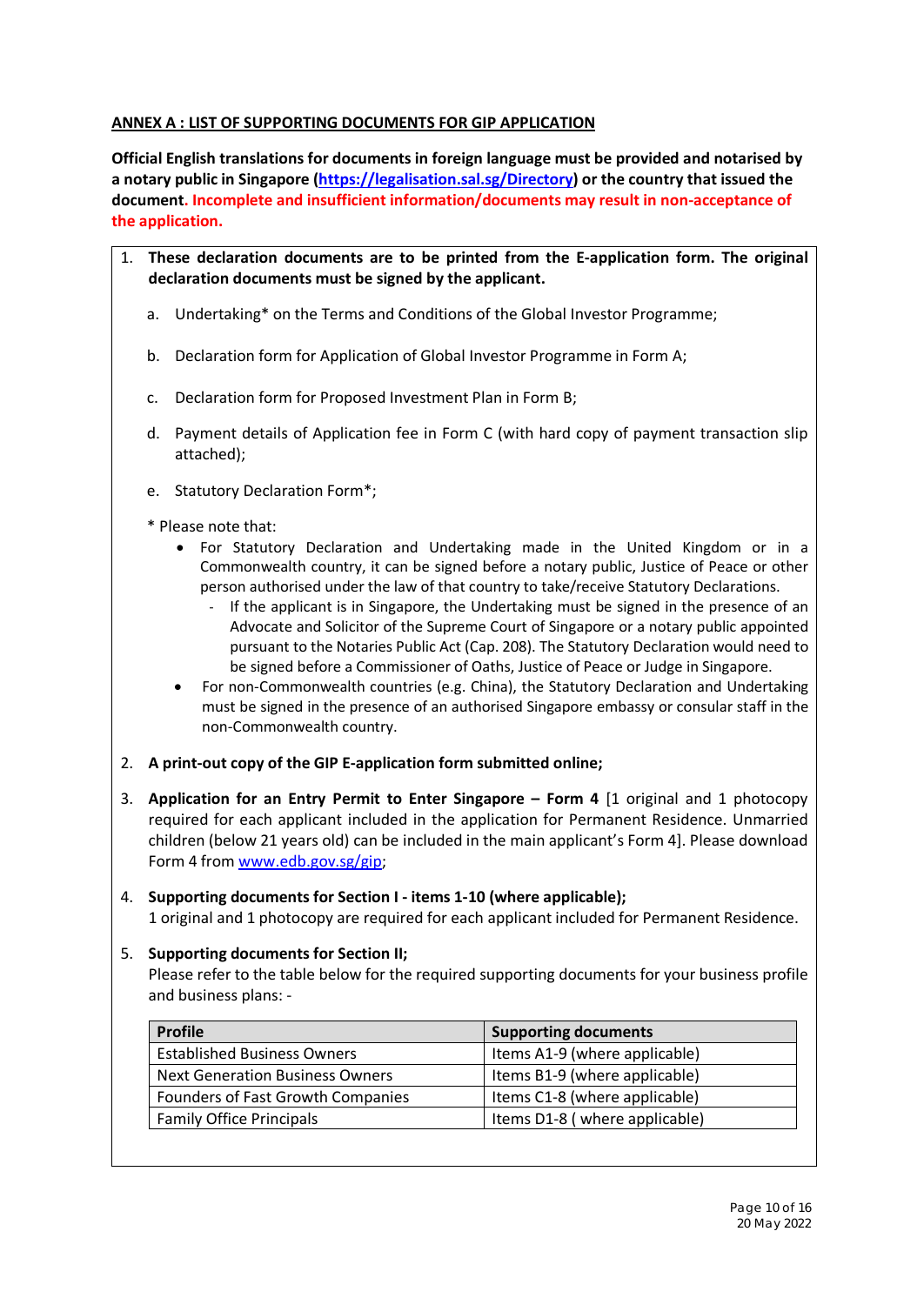## **SECTION I**

**Supporting Documents for each applicant applying for Permanent Residence. These documents are required by the Singapore Immigration & Checkpoints Authority (ICA).**

| 1.  | Notarised copy of the travel documents or passports pages showing personal<br>particulars and official descriptions (if the applicant has more than one passport,<br>please include them); |
|-----|--------------------------------------------------------------------------------------------------------------------------------------------------------------------------------------------|
| 2.  | Notarised copy of birth certificate showing the names of both parents;                                                                                                                     |
| 3.  | Notarised copy of official household census list or family registry;                                                                                                                       |
| 4.  | Detailed write-up of immediate family members' backgrounds (i.e. their name, age and<br>employment);                                                                                       |
| 5.  | Notarised copy of custody papers or adoption papers for children below 21 years of<br>age (if applicable);                                                                                 |
| 6.  | Notarised copy of official marriage certificate (if applicable);                                                                                                                           |
| 7.  | Notarised copy of divorce certificate in respect of your previous marriage/s (if<br>applicable);                                                                                           |
| 8.  | Notarised copy of "Deed Poll" or "Change of name" certificate (if applicable);                                                                                                             |
| 9.  | Application for an Entry Permit to Enter Singapore - Form 4.                                                                                                                               |
| 10. | Passport photographs - 1 for Form A and 1 for Form 4.                                                                                                                                      |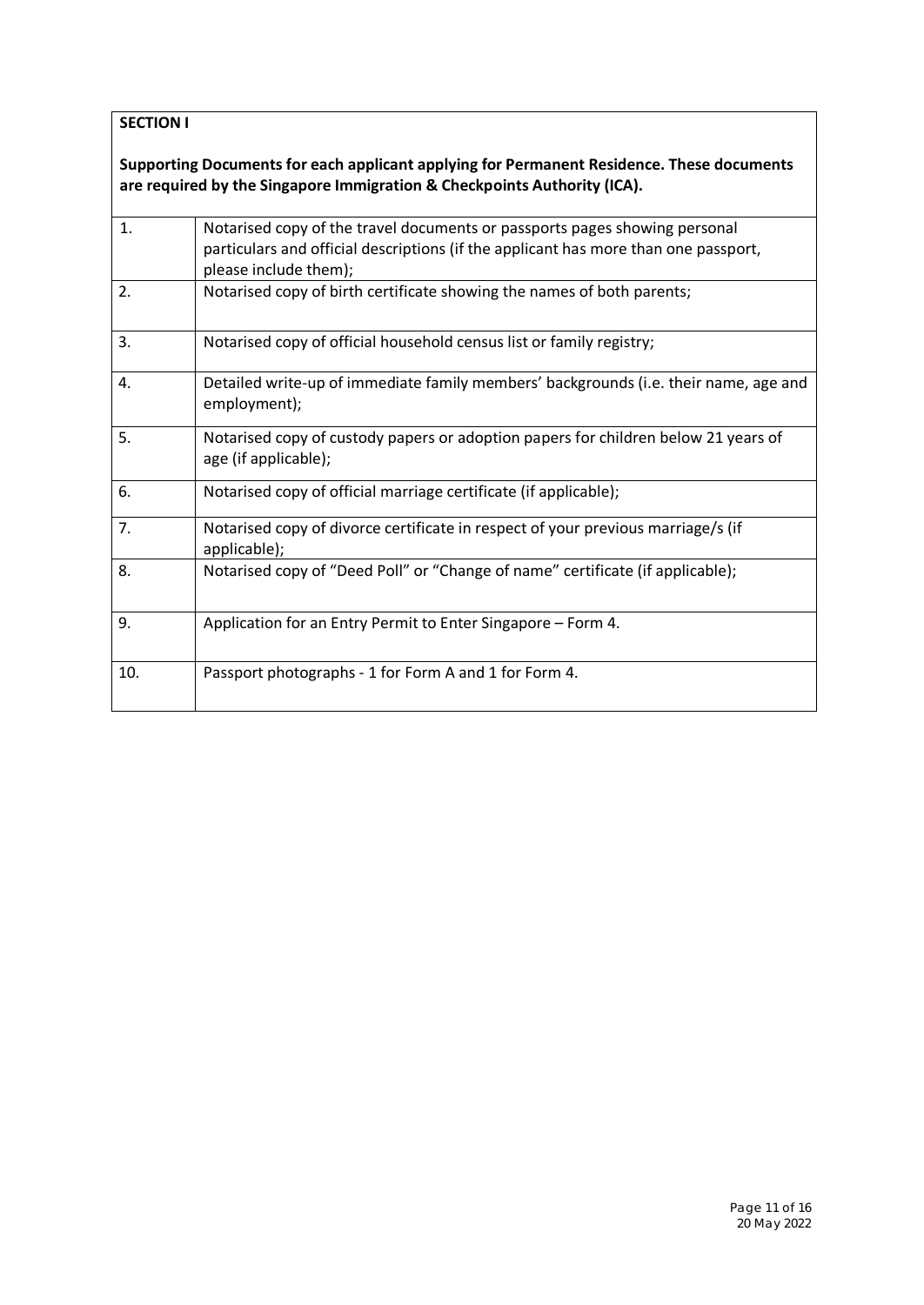# **SECTION II**

**Supporting Documents for Applicant's Business Profile and Business Plans.**

|     | <b>For Established Business Owners</b>                                                                                                                                                                                                                                       |
|-----|------------------------------------------------------------------------------------------------------------------------------------------------------------------------------------------------------------------------------------------------------------------------------|
| A1. | Original audited financial reports (for the last 3 years) of the applicant's main business<br>as listed in Form A. The financial reports must include the audit firm's original company<br>stamp;                                                                            |
|     | The financial statements must be audited by an accredited audit firm. For example:                                                                                                                                                                                           |
|     | For companies incorporated in Singapore, the audit firm must be a Public<br>$\overline{\phantom{a}}$<br>Accounting Corporation (PAC) or an Accounting LLP registered under ACRA;                                                                                             |
|     | For companies incorporated in the United States of America, the audit firm must<br>$\overline{\phantom{0}}$<br>be on the list of Registered Public Accounting Firms released by the Public<br><b>Company Accounting Oversight Board:</b>                                     |
|     | http://pcaobus.org/registration/firms/documents/registered firms.pdf                                                                                                                                                                                                         |
|     | For companies incorporated in the People's Republic of China, the audit firm must<br>$\overline{\phantom{a}}$<br>be one of the Top 50 audit firms ranked by China's Institute of Certified Public<br>Accountant (CICPA):                                                     |
|     | https://cicpa.org.cn/xxfb/news/202107/W020210717406703439681.pdf                                                                                                                                                                                                             |
|     | If non-original financial reports are submitted, they must be notarised by the Notary<br>Public.                                                                                                                                                                             |
|     | If the applicant is using additional business to meet the qualifying criteria, the above<br>must be submitted for this business as well.                                                                                                                                     |
| A2. | Latest notarised copy of documents stating the applicant's share ownership of the main<br>business and any other business included in the application;                                                                                                                       |
|     | The applicant can submit either:<br>Company's capital verification report dated within the last 1 year from the date of                                                                                                                                                      |
|     | submission of the application form, and with the public accounting firm's original<br>company stamp. Report has to be notarised by Notary Public if there is no public<br>accounting firm's original company stamp; or                                                       |
|     | If the capital verification report is dated more than 1 year from the date of<br>submission of the application form, applicant has to submit an equivalent report<br>issued and notarised by his country's Industry & Business Commercial Bureau or<br>equivalent authority. |
| A3. | Diagrammatic illustration of the shareholding structure of the applicant's main business.                                                                                                                                                                                    |
| A4. | Latest notarised copy of the Business Registration Certificate/Business License for the<br>applicant's main business and any other business included in the application;                                                                                                     |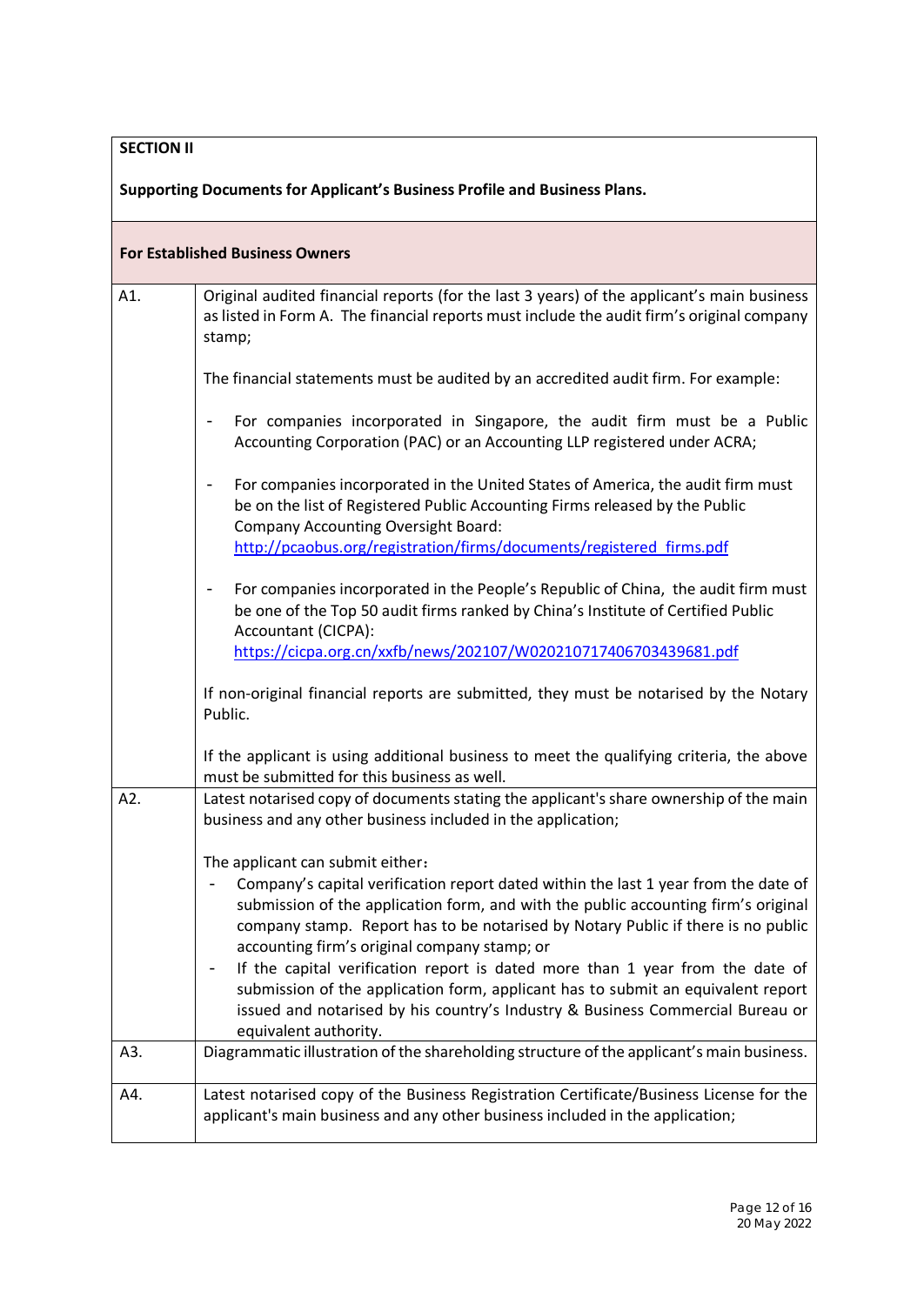| A5.              | Detailed curriculum vitae outlining:                                                                                                                                                                                                                                                                               |
|------------------|--------------------------------------------------------------------------------------------------------------------------------------------------------------------------------------------------------------------------------------------------------------------------------------------------------------------|
|                  | The applicant's role & responsibilities and business experience in the main business<br>listed in Form A; and                                                                                                                                                                                                      |
|                  | The applicant's work and business experience in other companies or organisations;                                                                                                                                                                                                                                  |
| A6.              | A copy of ACRA (Accounting & Corporate Regulatory Authority) registration of the<br>applicant's Singapore investment (if applicable);                                                                                                                                                                              |
| A7.              | Detailed business plan in addition to Form B (applicable for Option A and C applicants);                                                                                                                                                                                                                           |
| A8.              | Organisation chart of the applicant's main business and other business;                                                                                                                                                                                                                                            |
| A9.              | Any additional documents to support the applicant's investment decision (if applicable).                                                                                                                                                                                                                           |
|                  | <b>For Next Generation Business Owners</b>                                                                                                                                                                                                                                                                         |
| B1.              | Original audited financial reports (for the last 3 years) of the main business of the<br>applicant's immediate family as listed in Form A. The financial reports must include the<br>audit firm's original company stamp;                                                                                          |
|                  | The financial statements must be audited by an accredited audit firm. For example:                                                                                                                                                                                                                                 |
|                  | For companies incorporated in Singapore, the audit firm must be a Public<br>$\qquad \qquad \blacksquare$<br>Accounting Corporation (PAC) or an Accounting LLP registered under ACRA;                                                                                                                               |
|                  | For companies incorporated in the United States of America, the audit firm must<br>$\overline{\phantom{0}}$<br>be on the list of Registered Public Accounting Firms released by the Public<br><b>Company Accounting Oversight Board:</b><br>http://pcaobus.org/registration/firms/documents/registered firms.pdf   |
|                  | For companies incorporated in the People's Republic of China, the audit firm must<br>$\overline{\phantom{m}}$<br>be one of the Top 50 audit firms ranked by China's Institute of Certified Public<br>Accountant (CICPA):                                                                                           |
|                  | https://cicpa.org.cn/xxfb/news/202107/W020210717406703439681.pdf                                                                                                                                                                                                                                                   |
|                  | If non-original financial reports are submitted, they must be notarised by the Notary<br>Public.                                                                                                                                                                                                                   |
| B <sub>2</sub> . | Latest notarised copy of documents stating the applicant's immediate family members'<br>share ownership of the main business.                                                                                                                                                                                      |
|                  | The applicant can submit either:                                                                                                                                                                                                                                                                                   |
|                  | Company's capital verification report dated within the last 1 year from the date of<br>submission of the application form, and with the public accounting firm's original<br>company stamp. This report has to be notarised by Notary Public if there is no<br>public accounting firm's original company stamp; or |
|                  | If the capital verification report is dated more than 1 year from the date of<br>submission of the application form, applicant has to submit an equivalent report<br>issued and notarised by his country's Industry & Business Commercial Bureau or<br>equivalent authority.                                       |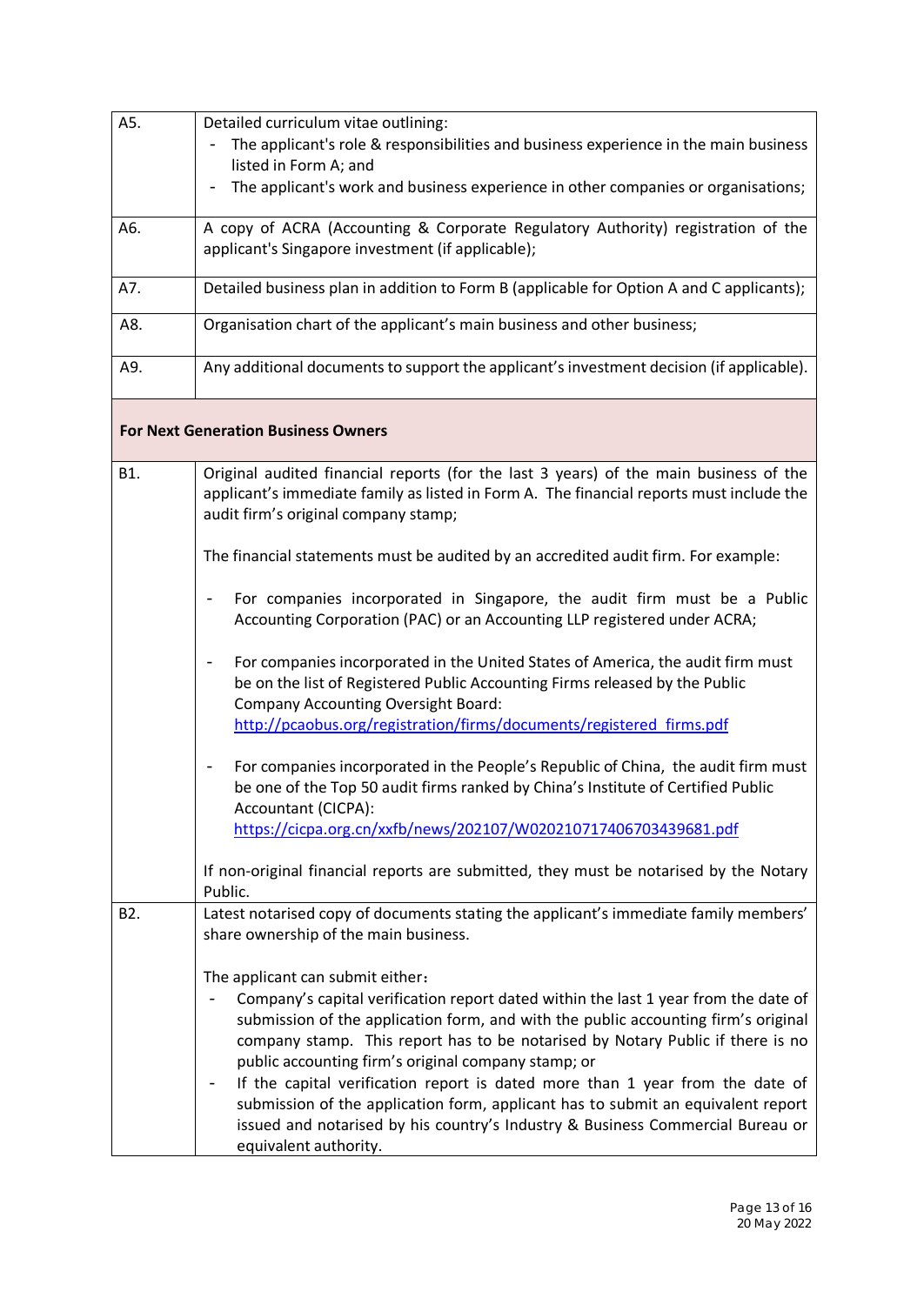| B3.    | Diagrammatic illustration of the shareholding structure of the applicant's immediate<br>family members' share ownership of the main business.                                                                                                                                  |
|--------|--------------------------------------------------------------------------------------------------------------------------------------------------------------------------------------------------------------------------------------------------------------------------------|
| B4.    | Latest notarised copy of the Business Registration Certificate/Business License for the<br>main business of the applicant's immediate family.                                                                                                                                  |
| B5.    | Detailed curriculum vitae outlining:<br>The applicant's role & responsibilities and business experience in the main business<br>of the applicant's immediate family listed in Form A; and<br>The applicant's work and business experience in other companies or organisations; |
| B6.    | A copy of ACRA (Accounting & Corporate Regulatory Authority) registration of the<br>applicant's Singapore investment (if applicable);                                                                                                                                          |
| B7.    | Detailed business plan in addition to Form B (applicable for Option A and C applicants);                                                                                                                                                                                       |
| B8.    | Organisation chart of the main business of the applicant's immediate family;                                                                                                                                                                                                   |
| B9.    | Any additional documents to support the applicant's investment decision (if applicable).                                                                                                                                                                                       |
|        | <b>For Founders of Fast Growth Companies</b>                                                                                                                                                                                                                                   |
| C1.    | Latest notarised copy of valuation report of the main business;                                                                                                                                                                                                                |
| $C2$ . | Latest notarised copy of list of investors of the main business;                                                                                                                                                                                                               |
| C3.    | Latest notarised copy of the Business Registration Certificate/Business License for the<br>applicant's main business;                                                                                                                                                          |
| C4.    | Detailed curriculum vitae outlining:<br>The applicant's role & responsibilities and business experience in the main business<br>listed in Form A; and<br>The applicant's work and business experience in other companies or organisations;                                     |
| C5.    | A copy of ACRA (Accounting & Corporate Regulatory Authority) registration of the<br>applicant's Singapore investment (if applicable);                                                                                                                                          |
| C6.    | Detailed business plan in addition to Form B (applicable for Option A and C applicants);                                                                                                                                                                                       |
| C7.    | Organisation chart of the applicant's main business;                                                                                                                                                                                                                           |
| C8.    | Any additional documents to support the applicant's investment decision (if applicable).                                                                                                                                                                                       |
|        | <b>For Family Office Principals</b>                                                                                                                                                                                                                                            |
| D1.    | curriculum vitae outlining the applicant's work/business/investment<br>Detailed<br>experience;                                                                                                                                                                                 |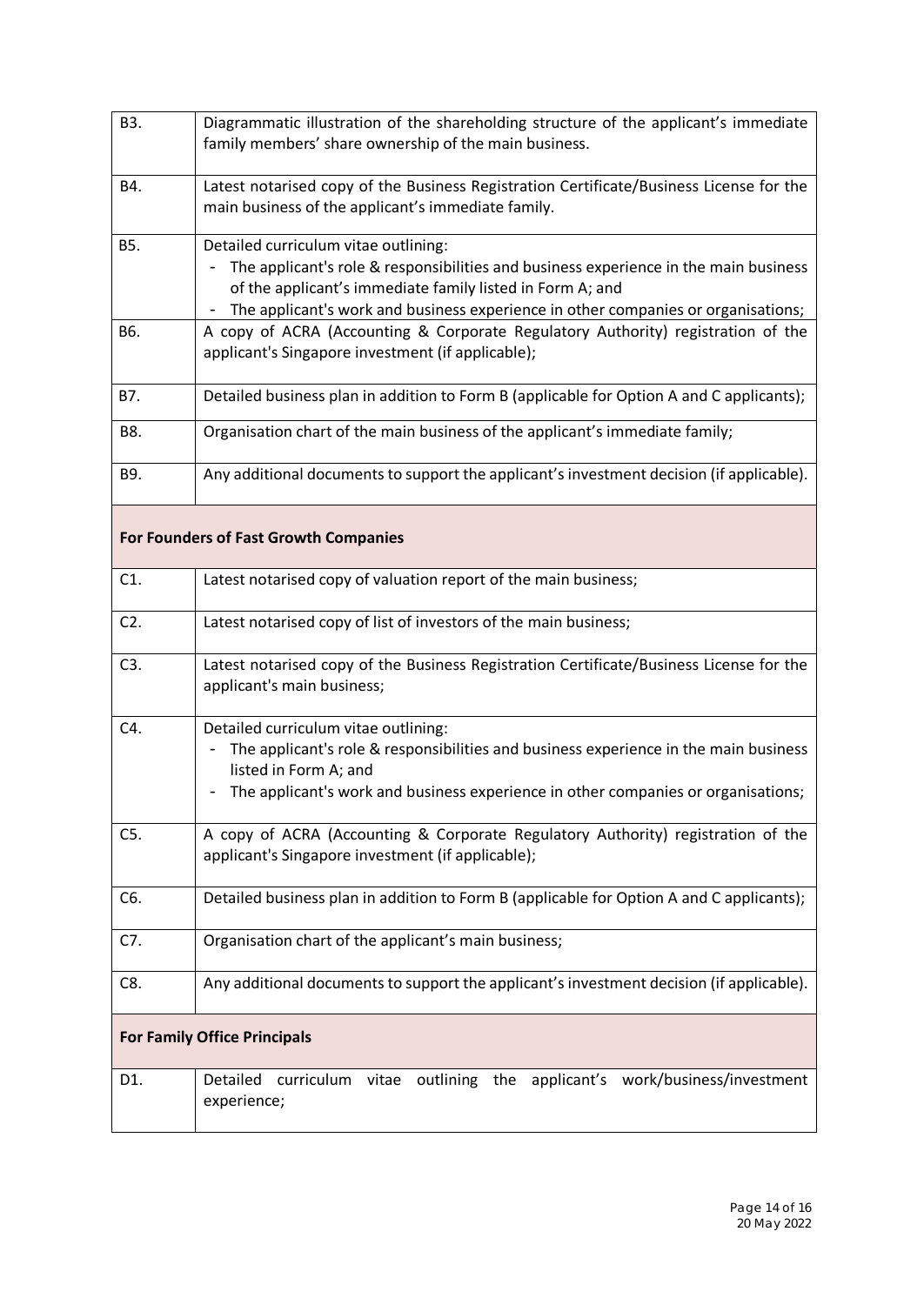| D <sub>2</sub> . | Latest certified statement to demonstrate that the individual or direct family has net<br>investible assets of at least $S\$ {200} million <sup>12</sup> . The net investible assets must be certified<br>by an accredited audit firm <sup>13</sup> , or Singapore-based bank, law firm or trust company,<br>subject to EDB's approval; |
|------------------|-----------------------------------------------------------------------------------------------------------------------------------------------------------------------------------------------------------------------------------------------------------------------------------------------------------------------------------------|
| D <sub>3</sub> . | Detailed business plan in addition to Form B;                                                                                                                                                                                                                                                                                           |
| D4.              | Diagrammatic illustration of shareholding structure of the Singapore-based single family<br>office;                                                                                                                                                                                                                                     |
| D5.              | Diagrammatic illustration of shareholding structure of the S\$200 million <sup>12</sup> assets<br>managed under the Singapore-based single family office;                                                                                                                                                                               |
| D6.              | A copy of ACRA (Accounting & Corporate Regulatory Authority) registration of the<br>applicant's Singapore family office (if applicable);                                                                                                                                                                                                |
| D7.              | Overview of the applicant's main business (if applicable) and business plan of the main<br>business in Singapore (if applicable);                                                                                                                                                                                                       |
| D8.              | Any additional documents to support the applicant's investment decision (if applicable).                                                                                                                                                                                                                                                |

<span id="page-14-1"></span><span id="page-14-0"></span> $12$  The S\$200 million AUM would be managed by the GIP-Option C Singapore-based single family office.<br> $13$  The audit firm must be a Public Accounting Corporation (PAC) or an Accounting LLP registered under ACRA in Singapo